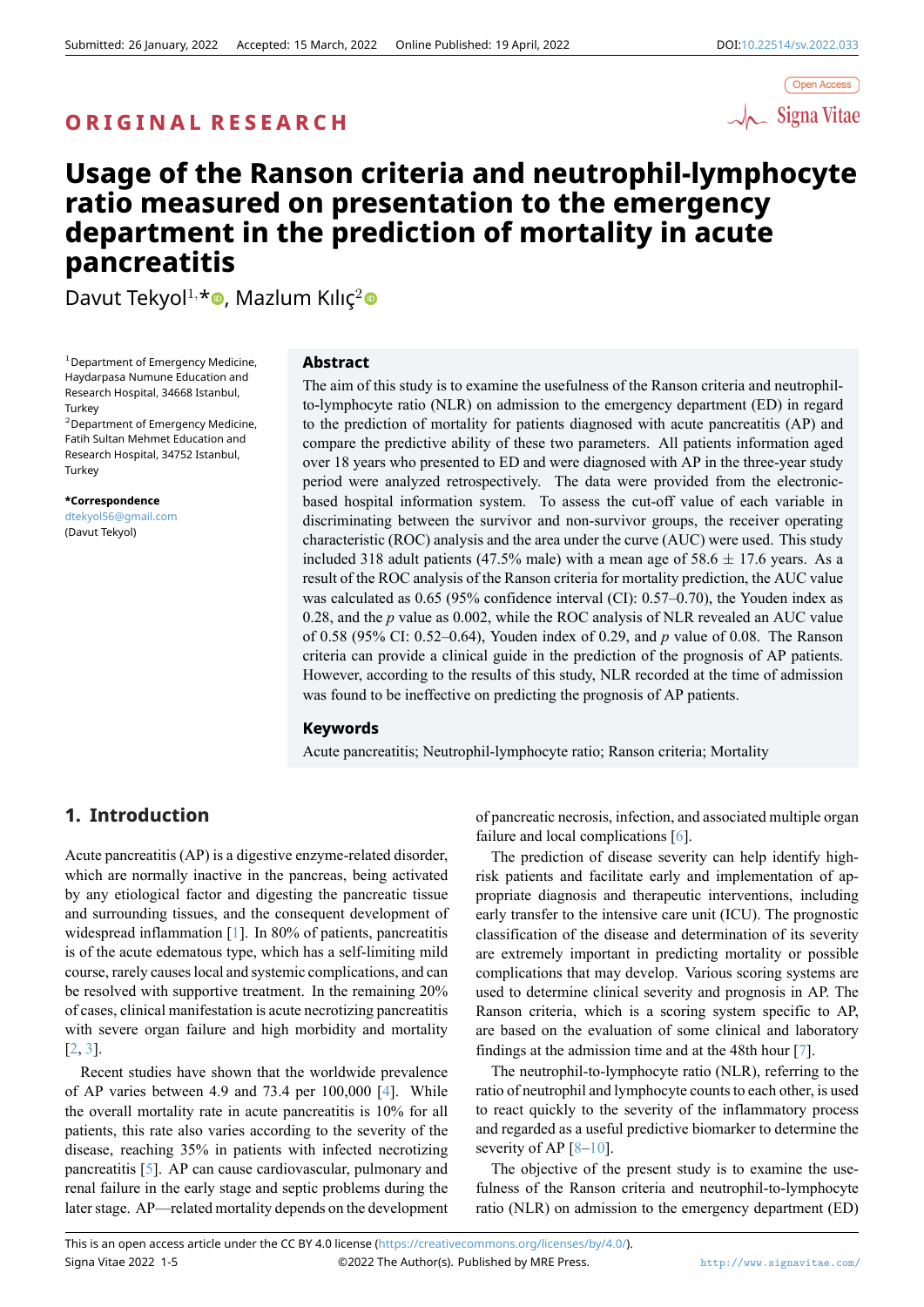in prediction of mortality for patients diagnosed with AP and compare the predictive ability of these two parameters.

# **2. Methods**

From 1 January 2018 to 1 January 2021, a single-center, retrospective, observational study was conducted in the ED of a tertiary care education hospital. The study protocol was approved by local ethics committee of University of Health Science Haydarpasa Numune Education and Research Hospital, and a waiver of permission was issued (ethical committee ruling number: 2021/KK/290, date: 15 November 2021). The patients aged over 18 years who were admitted to the ED and were diagnosed with AP during the study period were included in the study. The presence of at least two of the following three criteria was used to diagnose AP: typical abdominal pain, elevated serum amylase and/or lipase levels greater than three times the upper limit of the normal range, and abdominal imaging abnormalities consistent with AP [11]. Age, gender, AP etiology (biliary/non-biliary), laboratory parameters at the time of admission to ED, and abdominal imaging findings were screened from the hospital-based electronic record system and registered in an Excel file (Microsoft Inc.[, R](#page-4-7)ichmond, WA, USA). The Ranson scores of the patients at the admission time were calculated considering the biliary and non-biliary etiologies [7]. The NLR was determined using the following formula: absolute number of neutrophils/absolute number of lymphocytes. Patients who were younger than 18 years of age, pregnant women, patients transferred from another hospital, those with [un](#page-4-6)available or missing data, and those with hematological malignancies were excluded from the study. The main endpoint of the study was mortality of the patients, and the survival follow-up was assessed 28 days after admission.

IBM SPSS Statistics version 26.0 (SPSS Inc., Chicago, IL, USA) and MedCalc Statistical Software version 19.0.6 (MedCalc Software bvba, Ostend, Belgium) were used for statistical analysis. Descriptive criteria were presented as median, minimum-maximum and percentage distributions. The conformity of the data to the normal distribution was checked with the Kolmogorov-Smirnov test. The receiver operating characteristic (ROC) analysis was performed to determine the cut-off values of the Ranson criteria and NLR in predicting mortality. The ROC analysis was conducted with the DeLong method [12]. To assess the effectiveness of NLR and the Ranson criteria in predicting 28-day mortality, the area under the curve (AUC), sensitivity, specificity, positive predictive value (PPV), negative predictive value (NPV), and Youden J index [wer](#page-4-8)e determined. *p* 0.05 was used as the significant level.

# **3. Results**

The study was completed with a total of 318 patients after applying the study's inclusion and exclusion criteria. The study population's demographic and clinical features, as well as test results, are presented in Table 1. The average age of the patients in the study was  $58.6 \pm 17.6$  years, and 47.5% of the patients were male.

Statistical analysis revealed that mean age of the non-

survivor group was significantly higher than that of the survivors  $(p < 0.001)$ . The non-survivor group's mean Ranson score was statistically significantly higher than the survivor group's ( $p = 0.005$ ).

According to the ROC analysis of the Ranson criteria for mortality prediction, the AUC value was calculated as 0.65 (95% confidence interval (CI): 0.57–0.70), the Youden index as 0.28, and the *p* value as 0.002. The statistical analysis revealed that the accuracy of the Ranson criteria in predicting mortality was statistically significant ( $p = 0.002$ ). At a cut-off value of *>*1, the Ranson criteria had 92.9% sensitivity, 35.6% specificity, 13.8% PPV, and 97.8% NPV in the prediction of mortality (Table 2, Fig. 1). When NLR is combined with Ranson criteria, it had 78.6% sensitivity, 56.1% specificity, 15.1% PPV, and 96.4% NPV in the prediction of mortality.

As a result of the ROC analysis of NLR at admission in the prediction of mor[ta](#page-2-0)lity, th[e](#page-3-0) AUC value was determined as 0.58 (95% CI: 0.52–0.64), the Youden index as 0.29, and the *p* value as 0.08. According to the results of the statistical analysis, NLR evaluated at admission was not statistically significant in predicting mortality ( $p = 0.08$ ) (Table 2, Fig. 1). As a result of the statistical analysis, when the areas under the curve of both scores were compared, no statistically significant difference was found  $(p = 0.20)$  (Table 2).

# **4. Discussion**

In the present study, the ef[fic](#page-2-0)acy of the Ranson criteria and NLR value evaluated at the time of admission to ED was investigated in the prediction of mortality in patients with AP. According to the results of the study, while the Ranson criteria were successful in estimating mortality, NLR was found to be of no use.

AP is an inflammatory disease frequently seen among diseases related to the gastrointestinal system. It can resolve spontaneously and have a mild course or result in life-threatening severe conditions, organ failure, and even death [13, 14]. In many nations, AP is still one of the most prevalent reasons for hospitalization. While alcohol consumption is the most common cause of AP in Western countries, gallstones are the main etiological factor in Turkey [15]. Gallstonesl[arg](#page-4-9)[er th](#page-4-10)an 5 mm can induce AP by obstructing the main channel, resulting in increased pressure in the pancreatic duct or bile reflux into the pancreatic duct. Gallstones are detected in 35–40% of patients with AP, while AP devel[ops](#page-4-11) in only 3–7% of patients with gallstones [16]. In the current study, gallstones were the etiological factor of AP in 51.4% the patients.

In AP cases, the diagnosis and resolution of the severity of the disease at an early stage play a very important role in both initiating suppor[tive](#page-4-12) treatment and reducing hospitalization, as well as complications, morbidity, and mortality. Among various risk scoring systems developed for this purpose, the most well-known is the Ranson criteria, which were established in 1976. These criteria are determined based on blood count analysis, biochemistry test, and evaluation of clinical data at the time of admission and at the 48th hour. The Ranson criteria are still widely used in predicting mortality of AP patients. In the Ranson scoring system, five parameters are evaluated at the time of admission and six parameters are evaluated at the 48th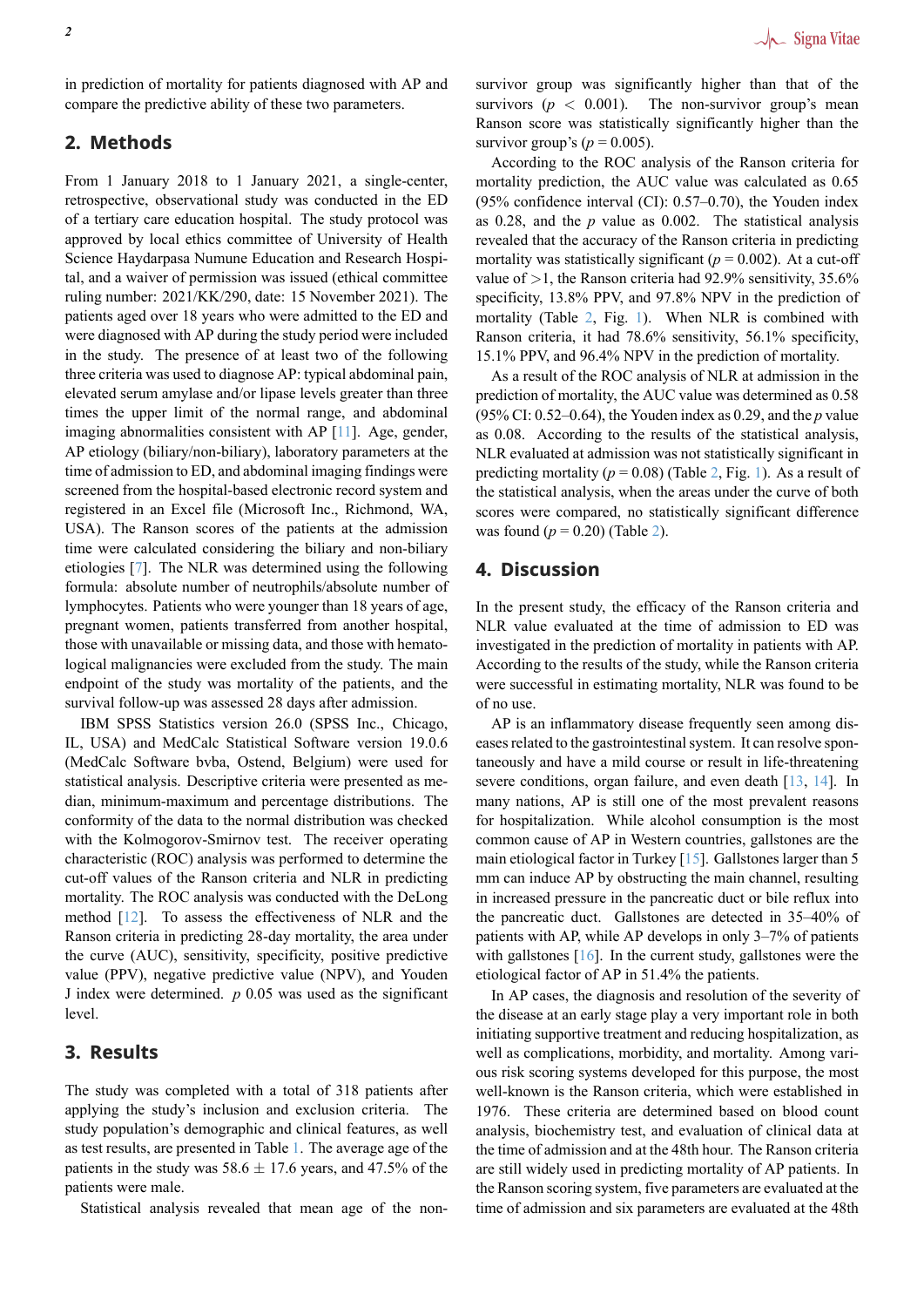|                                           | Survivors      |                    |                 | Non-survivors      | Total       | $p$ value |  |
|-------------------------------------------|----------------|--------------------|-----------------|--------------------|-------------|-----------|--|
|                                           | Number         | Percentage         | Number          | Percentage         |             |           |  |
|                                           | Mean           | Standard deviation | Mean            | Standard deviation | $\mathbf n$ |           |  |
|                                           | Median         | Min-Max            | Median          | Min-Max            |             |           |  |
| Age*                                      | 56.9           | 17.3               | 72.9            | 15.2               | 318         | 0.001     |  |
| Gender**                                  |                |                    |                 |                    |             |           |  |
| Male                                      | 125            | 49.4               | 14<br>50<br>318 |                    |             | 0.99      |  |
| Female                                    | 128            | 50.6               | 50<br>14        |                    |             |           |  |
| Biliary**                                 | 163            | 51.4               | 13              | 46.4               | 318         | 0.69      |  |
| Non-biliary                               | 155            | 48.6               | 15              | 53.6               |             |           |  |
| Neutrophil count (10 <sup>3</sup> /uL)*** | 8.6            | 4.4                | 8.5             | 3.4                | 318         | 0.69      |  |
|                                           | 7.9            | $2.3 - 27.0$       | 7.5             | $4.1 - 14.1$       |             |           |  |
| Glucose (mg/dL)***                        | 141.4          | 65.2               | 159.7           | 92.8               | 318         | 0.27      |  |
|                                           | 135            | 55-437             | 119             | 79-322             |             |           |  |
| AST $(U/L)$ ***                           | 194.8          | 256.9              | 168             | 205.6              | 312         | 0.82      |  |
|                                           | 87             | $6 - 1507$         | 50.5            | 13-487             |             |           |  |
| ALT $(U/L)$ ***                           | 191.2          | 241.1              | 111.3           | 115.6              | 312         |           |  |
|                                           | 77             | $7 - 1292$         | 58.5            | $8 - 314$          |             | 0.2       |  |
| Lymphocyte count $(10^3/\text{mm}^3)^*$   | 1.6            | $0.8\,$            | 1.3             | 0.6                | 317         |           |  |
|                                           | 1.5            | $0.02 - 3.92$      | 1.4             | $0.76 - 1.74$      |             | $0.08\,$  |  |
| LDH $(U/L)$ ***                           | 275.9          | 182.2              | 290.3           | 152.3              | 234         |           |  |
|                                           | 231            | 105-919            | 241             | 152-663            |             | 0.72      |  |
| $HCT (%)^*$                               | 38.7           | 5.5                | 35.7            | 4.7                | 318         | 0.005     |  |
|                                           | 17.7           | 13.9               | 27.2            | 21.2               |             |           |  |
| Urea $(mg/dL)$ ***                        | 15             | $5.0 - 125.0$      | 20.5            | $9.0 - 110.0$      | 318         | 0.001     |  |
| Calcium (mg/dL)*                          | 8.9            | 0.8                | 8.6             | 0.7                | 314         | $0.07\,$  |  |
|                                           | 2.3            | 1.5                | 3.2             | 1.6                |             |           |  |
| Ranson score at admission***              | $\overline{3}$ | $0 - 7$            | 2.5             | $1 - 4$            | 318         | 0.005     |  |
|                                           | 7.9            | 8.2                | 8.6             | 8.1                |             |           |  |
| NLR value at admission***                 | 5.7            | $0.9 - 53.5$       | 5.1             | $2.6 - 18.6$       | 318         | 0.58      |  |

**TA B L E 1. General characteristics of the study population.**

*\*Student's t-test, \*\*Chi-square test, \*\*\*Mann-Whitney U test.*

*HCT: hematocrit, ALT: Alanine amino transferase, AST: aspartate amino transferase, LDH: lactate dehydrogenase.*

| TABLE 2. Accuracy of NLR and Ranson criteria in predicting mortality in patients with acute pancreatitis. |  |
|-----------------------------------------------------------------------------------------------------------|--|
|                                                                                                           |  |

|            | AUC (95% CI) Cut-Off Sensitivity Specificity +LR -LR PPV NPV Youden Index p value |      |                        |  |  |      |  |  |
|------------|-----------------------------------------------------------------------------------|------|------------------------|--|--|------|--|--|
|            | Ranson score $0.65(0.57-0.70)$ >1 92.9                                            |      | 35.6 1.4 0.2 13.8 97.8 |  |  | 0.28 |  |  |
| <b>NLR</b> | $0.58(0.52-0.64) > 4.4$                                                           | 82.1 | 46.4 1.5 0.4 14.6 95.8 |  |  | 0.29 |  |  |

<span id="page-2-0"></span>*NLR = neutrophil-to-lymphocyte ratio; AUC = area under the curve; PPV = positive predictive value; NPV = negative predictive value; LR = likelihood ratio; CI = confidence interval.*

hour, and each variable was scored as 0 or 1 point. Therefore, the mildest case is scored 0 point while the most severe case is scored 11 points. In cases scored 0–2 points, mortality has been determined as  $1-2\%$  and the complication rate as 3– 7%, and this group is classified as mild pancreatitis, while the mortality rate can reach 62% in cases with a Ranson score of 3 or higher [7]. In a study by Papachristou *et al.* [17], the Ranson scoring system was found to have the highest sensitivity and specificity in detecting severe AP and predicting mortality when compared to the Bedside Index for Severity in Acute Pancreatitis (BISAP), Ranson, Acute Physiology and Chronic Health Evaluation II (APACHE II), and computed tomography (CT) severity index (CTSI) scores used in the prediction of organ failure, complications, and mortality in AP cases. In 2014, Zhang *et al*. [18] compared BISAP, APACHE-II, and Ranson, which are scores used in the assessment of acute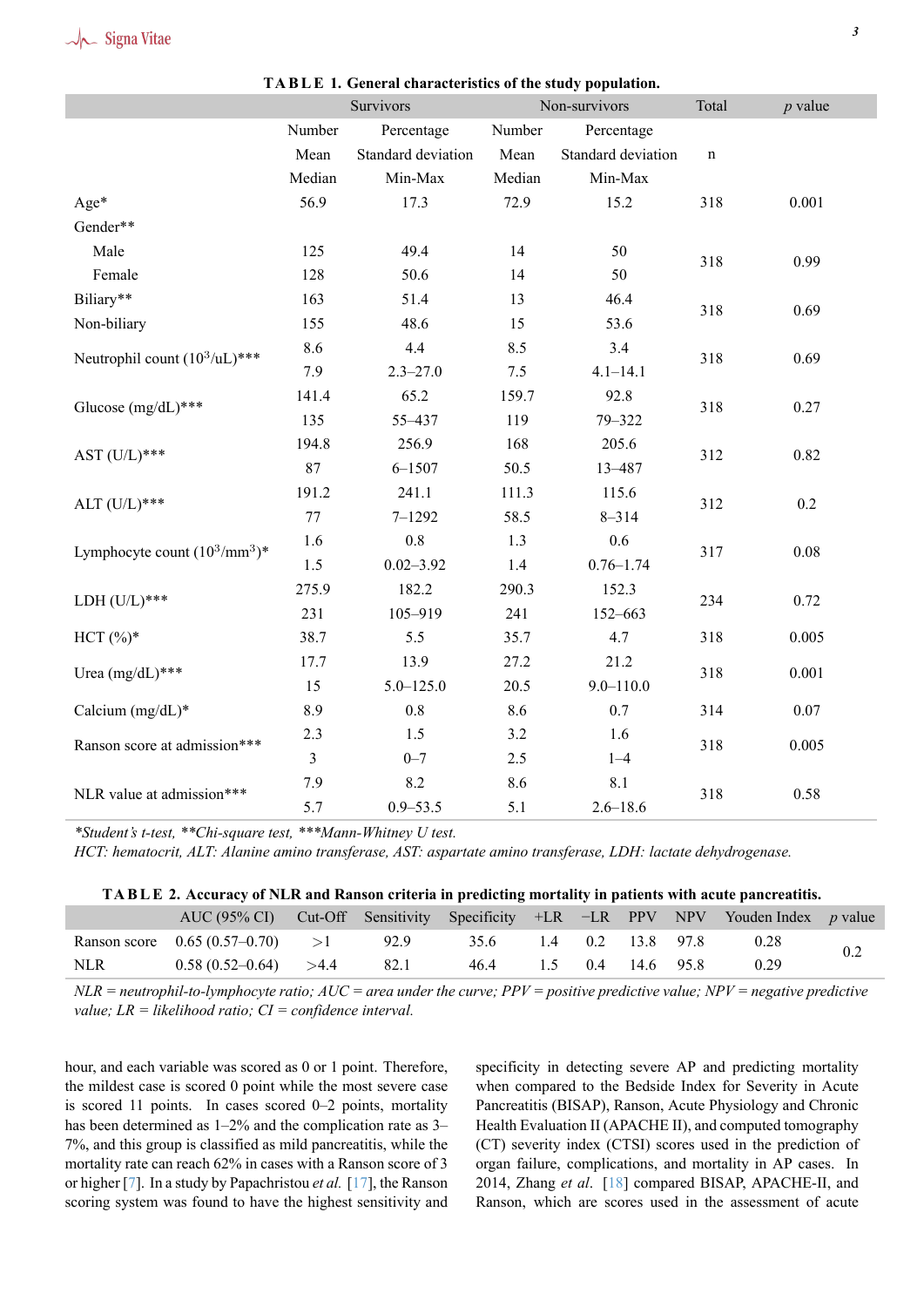<span id="page-3-0"></span>

**F I G U R E 1. Neutrophil-to-lymphocyte ratio (NLR) and Ranson criteria as predictors of mortality in patients with acute pancreatitis.**

pancreatitis severity in China, in terms of their ability to predict the severity of AP and development of pancreatic necrosis and mortality. The authors evaluated 155 patients and reported that Ranson was superior to other scoring systems with an AUC of 0.904 (95% CI: 0.829–0.979) in the prediction of mortality. In the current study, the Ranson criteria had 92.9% sensitivity and 35.6% specificity at a cut-off value of *>*1 in the prediction of mortality. 0.65 was found to be the AUC value (95 percent CI:  $0.57-0.70$ ).

NLR is a simple measure that is calculated by dividing the neutrophil-to-lymphocyte ratio. Research suggests that NLR is a good indicator of inflammation [19]. An increase in neutrophils indicates acute inflammation, while a decrease in lymphocytes indicates physiological stress. There are many studies examining the relationship between NLR and AP. In a study conducted with 328 patients [wi](#page-4-13)th AP, Han *et al*. [20] reported that NLR and fluid sequestration could be as effective as the Ranson criteria in determining the severity of the disease. Similarly, Azab *et al*. [21] suggested that NLR could be used to predict admission to the ICU and length [of h](#page-4-14)ospital stay among patients with AP. Other researchers focused on the potential of hematological markers such NLR, red cell distribution width, and lymphocyte-to-monocyte ratio to predict mortality in patients with AP, and NLR was found to be superior to the other two  $[22]$ . However, in the current study, surprisingly, NLR did not provide a satisfactory result in predicting mortality in patients with AP, with its AUC value being calculated as 0.58 (95% CI: 0.52–0.64). This finding can be related to use of NLR rec[ord](#page-4-15)ed on admission to the ED, unlike previous studies in the literature.

The present study has certain limitations, such as its singlecenter and retrospective design. Furthermore, both the Ranson criteria and NLR were evaluated using only data obtained at admission, which may have limited the power of the tests. Finally, the small number of patients in the sample can be regarded as a limitation.

# **5. Conclusions**

Expedient diagnosis and treatment of patients with AP are of critical importance. The Ranson criteria, with which many clinicians are already familiar, provide an effective clinical guide in the prediction of the prognosis of AP patients. Accord